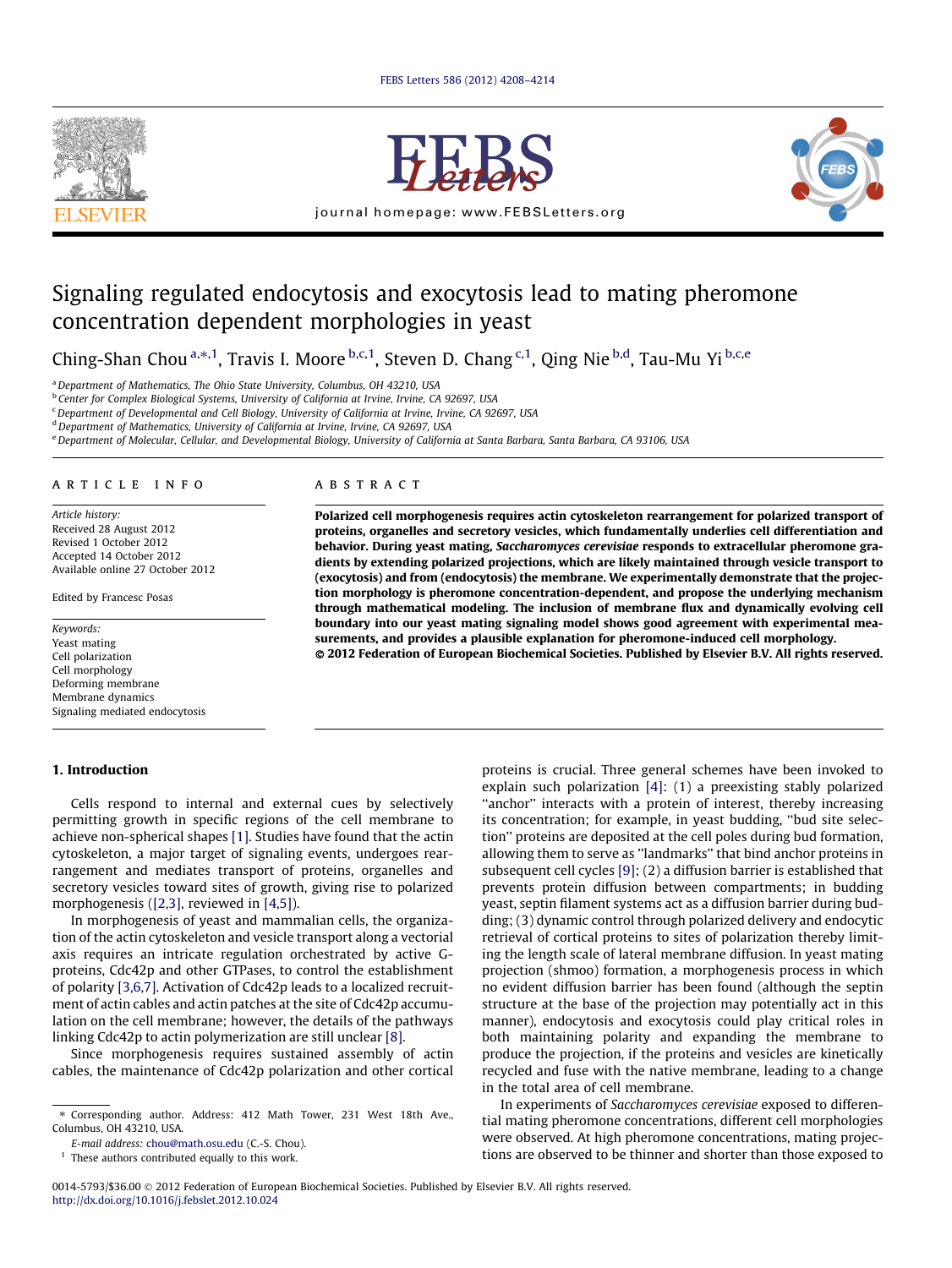lower pheromone concentrations. Previous studies suggest that endocytosis is a receptor-mediated process where binding of extracellular ligand by the extracellular portion of transmembrane receptors facilitates heterotrimeric G-protein activation and internalization of the receptor–ligand complex [\[10\]](#page-6-0), and exocytosis regulated by the intracellular signaling of Cdc42p [\[11\]](#page-6-0). This evidence leads us to propose that differential cell morphologies in response to ligand concentration are a result of the balance between endocytosis and exocytosis, in other words, a balance between G-protein and Cdc42p signaling.

An efficient way to test this hypothesis is to develop a mathematical model that incorporates the signaling transduction pathway and permits deformation of the cell membrane. A number of mathematical models have been developed to investigate dynamics of actin filaments in cell morphogenesis [\[12,13\].](#page-6-0) Different aspects of actin dynamics, such as the actin monomer cycle and actin polymerization at the leading cell edge [\[14\],](#page-6-0) and roles of vesicle trafficking on signaling and polarization [\[15,16\],](#page-6-0) are inspected in various models. Fluid-based models are also used to simulate the motion or deformation of eukaryotic cells [\[17–19\]](#page-6-0). Level set approaches coupled with the associated biochemistry are used to approximate the deforming cell membrane [\[20–22\].](#page-6-0)

In this paper, we propose a mathematical model that couples the signaling pathway and the deforming cell membrane. We will first introduce a single-module model to demonstrate the capability of the model to generate budding and mating projections morphologies in yeast cells. Then we will explain the pheromone dependent experimental data by using a two-module model of  $G\beta\gamma$  (G-protein) and Cdc42p signaling, whose levels correlate with levels of endocytosis and exocytosis. It is important to note that this division of labor between heterotrimeric G-protein and Cdc42 is a model hypothesis (and simplification) that needs to be tested and refined by further experiments. Nevertheless, numerical simulations show that different balances between  $G\beta\gamma$  and Cdc42p signaling indeed result in differential cell length and width, and the cell morphologies are consistent with the experimental results both qualitatively and quantitatively.

#### 2. Materials and methods

To investigate the morphological changes induced by yeast cell polarity, we use models consisting of polarization related species, with molecular membrane diffusion, reactions, and signal amplification mechanisms described by the reaction–diffusion equations. The detailed description of the model equations, parameter selection and numerical simulations are provided in Supplementary materials. Experimental details including yeast strains, imaging and microfluidic experiments are described in Supplementary materials.

## 3. Results

# 3.1. Framework for modeling yeast cell morphological changes – a single-module model

<span id="page-1-0"></span>To study the cell morphological change induced by cell polarization, we start with a simple single-module model consisting of two species  $a$  and  $b$ , in a domain describing the cell membrane that is subject to morphological changes. The species a represents a membrane associated protein undergoing polarization in response to an external or internal spatial cue, for example, Cdc42p in budding yeast. The other species b represents a global negative regulator of a, and is uniformly distributed throughout the cell, or can be perceived as a fast diffusing species (e.g. inhibitor of Cdc42p activation). The dynamics of  $a$  and  $b$  are governed by a reaction–diffusion system, Eqs. [\(1\) and \(2\),](#page-1-0) in which the lateral surface diffusion, cooperative production, positive feedback and degradation of a are included, while b regulates a through an integral feedback loop. The details of how each term models molecular mechanisms are described in Supplementary materials.

$$
\frac{\partial a}{\partial t} = D\nabla_m^2 a + \frac{k_0}{1 + (\beta u)^{-q}} + \frac{k_1}{1 + (\gamma \text{ pa})^{-h}} - k_2 a - k_3 ba,\tag{1}
$$

$$
\frac{db}{dt} = k_4(\tilde{a} - k_{ss})b,
$$
\n
$$
\tilde{a} - \int_s a \, ds \qquad n = 1
$$
\n(2)

$$
\tilde{a} = \frac{\int_s a \, ds}{\int_s ds}, \quad p = \frac{1}{1 + (\beta u)^{-q}}.
$$

The domain of interest is the cross section of the cell membrane, which undergoes morphological changes and is essentially a closed curve of time dependent shape. With the point on the domain denoted by  $\mathbf{x} = z(\xi,t)\mathbf{e}_z + r(\xi,t)\mathbf{e}_r$ , where  $(z,r)$  is its Cartesian coordinate parameterized by  $\xi$ , and  $\mathbf{e}_z$  and  $\mathbf{e}_r$  the corresponding unit vectors, the motion of the domain is given by

$$
\frac{d\mathbf{x}}{dt} = (z_t, r_t) = V_n(\mathbf{x}, t)\mathbf{n} + T(\mathbf{x}, t)\mathbf{s}.
$$
\n(3)

In Eq. [\(3\)](#page-1-0), **n** is the outward normal vector of the membrane, with  $V_n$ as the outward normal velocity, and s is the tangential direction of the membrane, with  $T$  a specified tangential velocity. The motion of the cell membrane will be dictated by  $V_n$ , but not affected by T.

Biologically, the velocity of cell growth in budding yeast depends on the rate of assembly and polarized organization of actin patches and actin cables. Both are concentrated at sites of polarized growth, and actin cables are thought to mediate polarized exocytosis, which contributes to the cell growth [\[23,24\]](#page-6-0). Evidence has been reported that Cdc42p regulates the polarized organization of actin patches and actin cables [\[5,8\].](#page-6-0) In this paper, we directly associate the growth velocity  $V_n$  with the concentration of Cdc42p (a), although other players may also be involved in the cell growth. Thus,  $V_n$  is a function of a, and Eqs. [\(1\)–\(3\)](#page-1-0) form a closed system describing the spatial dynamics of the proteins and the deforming domain. The details of the numerical simulation are provided in the Supplementary materials.

In yeast cells, budding and mating projection formation require cell polarization and share many downstream structural and signaling pathways, yet each process results in dramatically different morphologies. Both initially grow from the tip; however, budding becomes isotropic midway while the shmoo retains a constant pointing tip growth toward the source of stimulation [\[25,26\].](#page-6-0) In this section, we demonstrate the capability of the single-module model to capture both yeast morphologies using different parameters and, more importantly, different functions of velocity in Eq. [\(3\)](#page-1-0).

Budding is initiated by a remnant cortical cue from the previous budding event that can be considered as an input, and represented by the spatially dependent function  $u$  in the equation. This internal cue induces polarization of proteins, such as Bud5 and Rsrl, which in turn transmits the signal downstream inducing the polarization of Cdc42 and other proteins. This first recruitment stage can be modeled as the cooperativity  $k_0$  term in Eq. [\(1\)](#page-1-0). It has been shown that Bem1 recruitment forms a positive feedback loop of Cdc42 recruitment and activation, corresponding to the positive feedback  $k_1$  term in Eq. [\(1\).](#page-1-0) Inhibition of this Cdc42 activation has been shown to be mediated by Cla4 and is simply modeled as b in Eq. [\(2\)](#page-1-0), reviewed in [\[27\].](#page-6-0)

We started exploring how those distinct morphologies can be obtained by characterizing the normal velocity  $V_n(\mathbf{x},t)$ . Simulations revealed that when  $V_n(\mathbf{x},t)$  is proportional to a, a growing bud can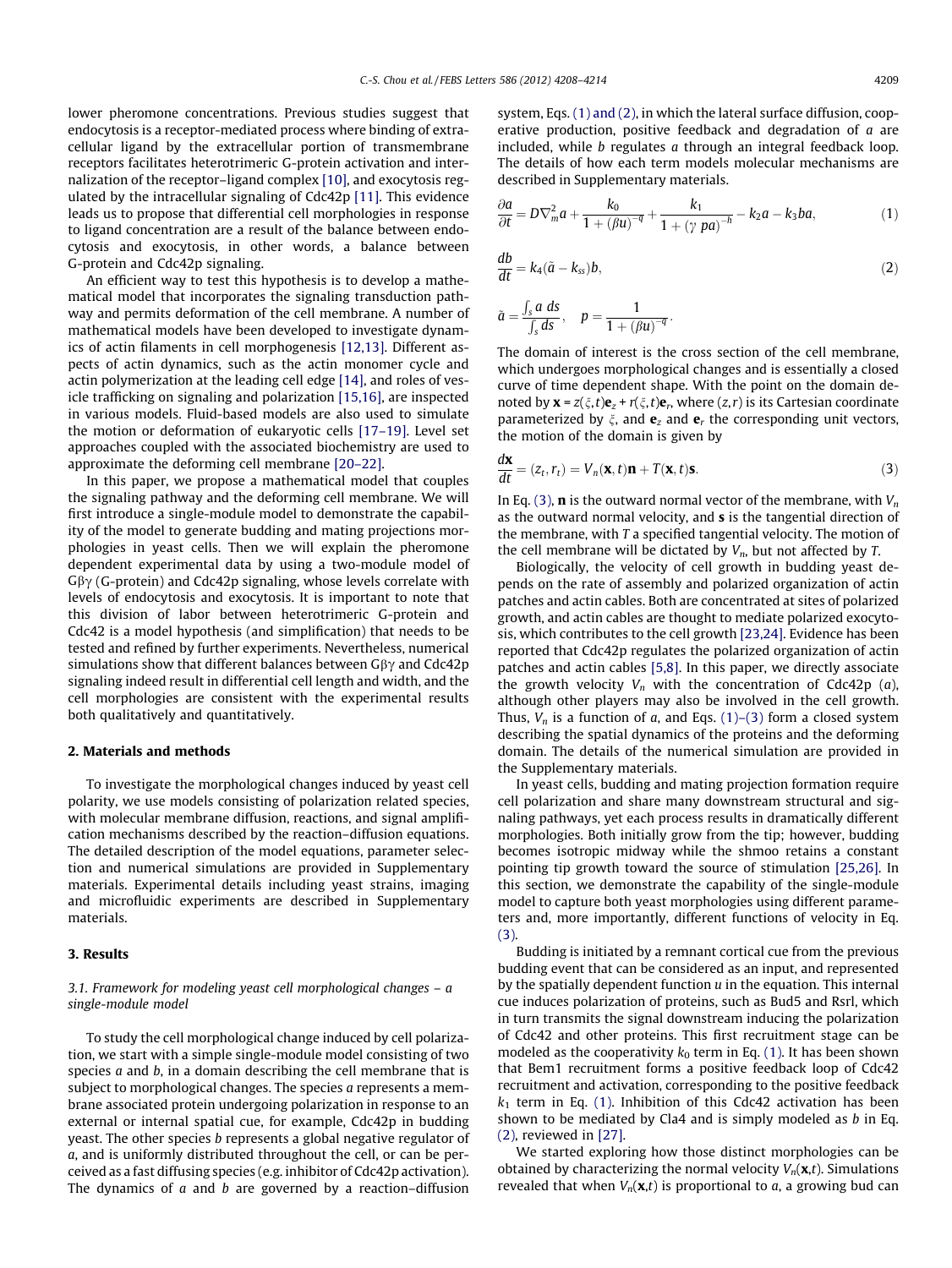be successfully reproduced, [Fig. 1A](#page-2-0). Since the current model is a simplistic model created to demonstrate the moving boundary framework methodology, many details are omitted. In particular, we did not consider the bud neck formation or the septin mediated diffusion barrier in budding. Inclusion of additional pathway elements would be required to achieve a continual bud formation that pinches off from the mother.

A pheromone gradient serves as the input for mating projection formation, which is transduced through membrane receptors. This binding event can be modeled through the cooperativity  $k_0$  term. The Cdc42 positive feedback loop, as in the budding, is mediated by Bem1 and Cdc24, and inhibited by Cla4. The simplistic model captures the basic spatial dynamics of cell polarization, as verified by the mass action model in [\[28\]](#page-6-0). The polarisome, which directs cytoskeleton dynamics and projection shape, is more tightly localized than its upstream activator Cdc42. Therefore, we model the velocity of the cell membrane to be  $[k(n \cdot d_L)a]n$ , where k is a constant, taken as 0.02, and  $\mathbf{d}_L$  is the unit vector along the direction of the external gradient. The appearance of  $\mathbf{n} \cdot \mathbf{d}_{\mathbf{L}}$  is to model the fact that the cytoskeleton of localized and pointing to the tip of the shmoo. As a result, the simulation reproduces the shmoo shape as in [Fig. 1B](#page-2-0).

Altogether, by defining the velocity functions in biologically relevant terms we can replicate cellular morphology using our single-module model. In the following sections we will show a greater understanding of cell morphology dynamics through the incorporation of additional signaling pathway components into the velocity functions.

# 3.2. Yeast mating projection morphologies are pheromone concentration dependent

We observed that the morphology and growth rate of yeast mating projections toward a-factor pheromone gradients are dependent on the average mating factor concentration. Cells stimulated with high concentration of  $\alpha$ -factor have thinner and shorter projections, while those in lower concentrations are wider and longer, both orient in a gradient dependent manner [\[29\]](#page-6-0). [Fig. 2](#page-2-0)A shows the morphologies of cells treated with a range of  $\alpha$ -factor concentrations (0, 3, 10, 30, 100 and 1000 nM) after 3 h. From the images an inverse relation between pheromone concentration and the resulting mating projection width and length can be seen.

The morphological differences of cells were quantified for systematic investigation. Measurements are defined as a comparison of cells before and after projection formation: cells imaged before and after pheromone stimulation were superimposed so the rear of the cells were aligned along the projected direction, as illustrated in [Fig. 2](#page-2-0)B. The diameter of the cell pre-stimulation was measured along projection axis (length) and perpendicular to the



Fig. 2. Yeast projection width and length are inversely related to pheromone concentration. (A) Yeast cells after 3 h exposure of  $\alpha$ -factor (0, 3, 10, 30, 100 and 1000 nM) form morphologically distinct mating projections (scale bar =  $5 \mu$ m). (B) Schematic of projection length and width quantification. Projection length and width are determined by comparing cell images before and after exposure to a pheromone gradient. (C) Statistics of projection length and width normalized by pre-stimulation cell diameter are compared after exposure to high and low concentrations of  $\alpha$ -factor (10 nM, blue bars,  $n = 24$ ; 30 nM, green bars,  $n = 24$ ; 1000 nM, red bars,  $n = 24$ ; there was a significant difference between the 10 and 1000 nM data by *t*-test,  $P < 0.001$ ).

projection axis (width). Projection width is defined as the distance between the two points where the projection extends from the unstimulated cells perimeter and post-stimulation cell length as the distance from the cell's rear to projection tip. Projection length was calculated by subtracting the pre-stimulation length from the post-stimulation length. To normalize across all cells, a ratio of the projection length or projection width and pre-stimulation cell diameter was calculated, [Fig. 2](#page-2-0)C.



<span id="page-2-0"></span>Fig. 1. Budding (A) and mating projection (B) morphologies simulated using the single-module model at three time points. Simulations are compared with images of cells taken during each process (scale bar =  $5 \mu m$ ).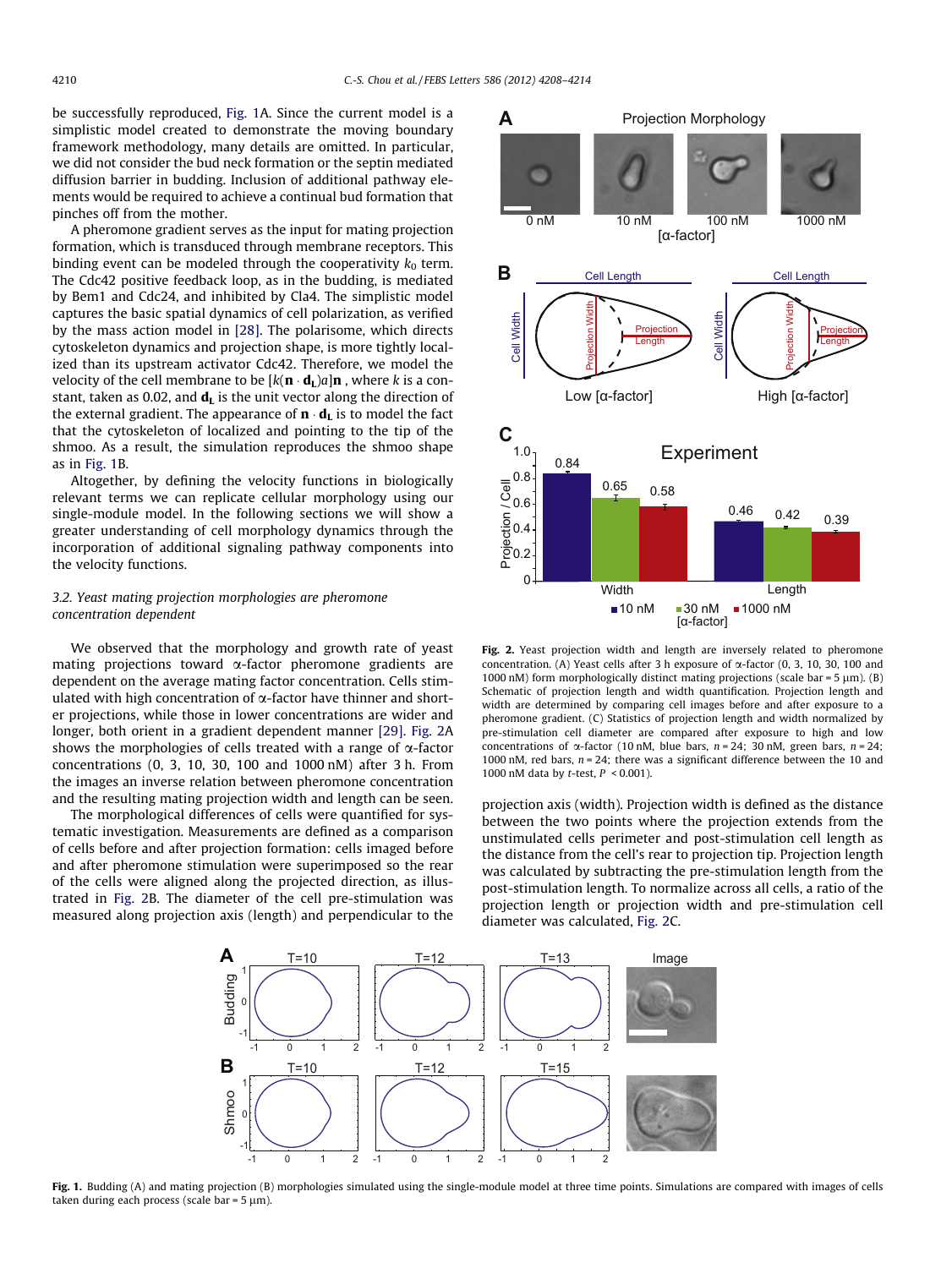Statistics were calculated on 24 cells in  $\alpha$ -factor of high (1000 nM), medium (30 nM) and low (10 nM) concentrations, with 1 nM/lm pheromone gradients applied to both. The cell length and width were measured after 3-h exposure to  $\alpha$ -factor. [Fig. 2C](#page-2-0) shows the histograms of the experiments, with the lengths and widths scaled by the original diameters of the cell to eliminate the variation of cell sizes in the sample. The average projection widths in low pheromone concentrations are significantly greater than at high concentrations (0.84, 0.65 and 0.58, unit-less after scaling,  $P < 0.001$ , two-tail Student t-test), and the averaged length is significantly longer after exposure to low pheromone concentrations compared to high concentration  $(0.46, 0.42, 0.01, 0.001, 0.001)$ two-tail Student t-test). While both the length and width of the projection depend on the pheromone concentration, the measurement reveals that the difference in cell width is more pronounced. Unlike some chemotactic cells such as Dictyostelium and neutrophils, yeast cells are not motile. During mating the shape and overall size of yeast change significantly, and membrane surface area directly results from the flux of bi-layer lipids via vesicular trafficking, endocytosis and exocytosis. It has been reported that during mating projection formation, endocytosis and exocytosis do not take place in a uniform fashion around the cell membrane, but instead are polarized under the direction of localized signaling pathways. Therefore it is possible that the net effect of the associated signals results in the morphology of the cell, and thus is determined by the balance of the receptor and Cdc42p signaling.

We hypothesize that differential shmoo morphology is a result of this balance between receptor-mediated endocytosis (G-protein signaling) and exocytosis (Cdc42 signaling). Higher concentration of ligand results in more occupied receptors and higher  $G\beta\gamma$  signaling. Projection growth at high concentrations occurs primarily at the tip, so we assumed that away from the tip, the endocytosis rate is approximately the same as the exocytosis rate. Since more receptors are occupied and G-protein signaling stronger, there is more endocytosis over the membrane which balances out the exocytosis. Net transport of vesicles is equivalent and focused at the tip resulting in projections that are shorter and thinner. Conversely, in cells exposed to lower concentrations of pheromone, we hypothesize that the rate of endocytosis would be reduced because there are fewer ligand-bound receptor molecules to be internalized. We tested this hypothesis by measuring the uptake of the membrane dye FM4-64 at different concentrations of  $\alpha$ -factor: 0, 3, 10, and 100 nM ([Fig. 3](#page-4-0)A). Internalization of the dye was quantitated by fluorometer (details in Supplementary materials). We found that the rate of endocytosis increased as the pheromone dose increased. Although the difference between the data at 10 and 100 nM was modest, it was consistent with the expected trend.

Therefore, at low  $\alpha$ -factor, there will be more net transport of lipids. The hypothesized model to explain the pheromone concentration dependent shmoo differences experimentally observed is depicted in [Fig. 3](#page-4-0)B.

# 3.3. Two-module model linking G-protein cycles to vesicle trafficking and morphology

To explore the influence of signaling mediated vesicular trafficking on cellular polarization and morphology, a model that incorporates both  $G\beta\gamma$  and Cdc42p signaling cycles is required, Eqs.  $(4)-(7)$ :

<span id="page-3-0"></span>
$$
\frac{\partial a_1}{\partial t} = D\nabla_m^2 a_1 + \frac{k_{10}}{1 + (\beta_1 u)^{-q_1}} + \frac{k_{11}}{1 + (\gamma_1 a_1 p_1)^{-h_1}} - (k_{12}) + k_{13} b_1) a_1(4)
$$
  

$$
\frac{\partial b_1}{\partial t} = k_{14} (\tilde{a}_1 - k_{1ss}) b_1
$$
 (5)

$$
\frac{\partial a_2}{\partial t} = D \nabla_m^2 a_2 + \frac{k_{20}}{1 + (\beta_2 a_1)^{-q_2}} + \frac{k_{21}}{1 + (\gamma_2 a_2 p_2)^{-h_2}} - (k_{22}) + k_{23} b_2) a_2 \tag{6}
$$

$$
\frac{\partial b_2}{\partial t} = k_{24}(\tilde{a}_2 - k_{2ss})b_2\tag{7}
$$

$$
\tilde{a} = \frac{\int_s a_1 dS}{\int_s dS}, \quad \tilde{a}_2 = \frac{\int_s a_2 dS}{\int_s dS}, \quad p_1 = \frac{k_{10}}{1 + (\beta_1 u)^{-q_1}}, \quad p_2 = \frac{k_{20}}{1 + (\beta_2 a_1)^{-q_2}}
$$

This model consists of two modules, both based on the structure of the single-module model [\(1\) and \(2\).](#page-1-0) The  $G\beta\gamma$  cycle is described in the first module, Eqs. [\(4\) and \(5\)](#page-3-0), with its input the spatial gradient of  $\alpha$ -factor denoted by u and its output the G $\beta\gamma$  signaling  $(a_i)$ . The Cdc42p cycle, constituting the second module Eqs. (6) and (7), is downstream of the G $\beta\gamma$  cycle ( $a_1$ ), which is the input, and the level of activated  $Cdc42p(a<sub>2</sub>)$  the output. Although the mating pathway is far more complicated and consists of many more signaling species, this two-module model captures the main structure of the two cycles related to endocytosis and exocytosis, which directly contributes to cell morphological change.

The motion of the cell membrane remains described by Eq. [\(3\).](#page-1-0) Based on our hypothesis, the local normal velocity  $V_n$  results from the net transport of vesicles through endocytosis and exocytosis, and therefore we assume that its magnitude is the net difference of exocytosis rate ( $f_{EXO}$ ) and endocytosis rate ( $f_{ENDO}$ ), which takes the form of Eq. [\(8\)](#page-3-0):

$$
V_n(\mathbf{x},t) = (f_{EXO} - f_{ENDO})\mathbf{n}.
$$
\n(8)

Since the endocytosis and exocytosis rate depends respectively on G $\beta\gamma$  and Cdc42 signaling, we model  $f_{ENDO}$  as a function of  $a_1$  and  $f_{EXO}$  as a function of  $a_2$ . In Eq. [\(8\),](#page-3-0)  $f_{EXO}$  is simply taken as a linear proportion of  $a_2$ . As for  $f_{ENDO}$ , we assume that it depends on the level of G $\beta\gamma$  (a<sub>1</sub>) as in Eq. [\(4\):](#page-3-0) if G $\beta\gamma$  signaling is below a threshold  $\tau$ , then the endocytosis is balanced by the exocytosis, namely,  $f_{ENDO} = f_{EXO}$ , if the G $\beta\gamma$  signaling is above that threshold, the endocytosis reaches a constant saturated state. This definition ensures that the total endocytosis does not exceed exocytosis, which accounts for the total increase of the lipid on the cell membrane.

$$
f_{EXO}(\mathbf{x},t) = \rho \ a_2(\mathbf{x},t),\tag{9}
$$

$$
f_{ENDO}(\mathbf{x}, t) = \begin{cases} f_{ENDO}(\mathbf{x}, t), & \text{if } a_1(\mathbf{x}, t) < \tau \\ f_{ENDO}(\tilde{\mathbf{x}}, t) & \text{if } a_1(\mathbf{x}, t) \ge \tau \end{cases} \text{ where } a_1(\tilde{\mathbf{x}}, t) = \tau.
$$
 (10)

The parameter  $\tau$  thus determines the balance between G $\beta\gamma$  and Cdc42 signaling, and thereby dictates the projection shape. As  $\tau$  increases, the area with a net flux of membrane lipids becomes smaller, and therefore a larger  $\tau$  corresponds to the situation of higher a-factor concentration.

We first make a qualitative comparison of cell morphologies and the extent of polarization between experiments and simulations. [Fig. 3C](#page-4-0) displays time-lapse images of active Cdc42 distribution visualized through the localization of its effector Ste20 tagged with GFP. The upper and lower panels correspond to experiments with 100 and 1000 nM  $\alpha$ -factor, respectively. Within 10 min activated Cdc42 begins to localize to the front of the cell and is initially broadly distributed, [Fig. 3](#page-4-0)C. Localization then becomes more focused as the projection forms and extends. In [Fig. 3](#page-4-0)D it can be seen in simulations of Cdc42  $(a_2)$  dynamics that higher concentration of pheromone (larger  $\tau$ ), results in a shorter and thinner shmoo. For both high and low pheromone concentrations, Cdc42 first localizes, followed by a protrusion at the polarization site, and later Cdc42 localizes to the shmoo, encompassing almost the entire projection.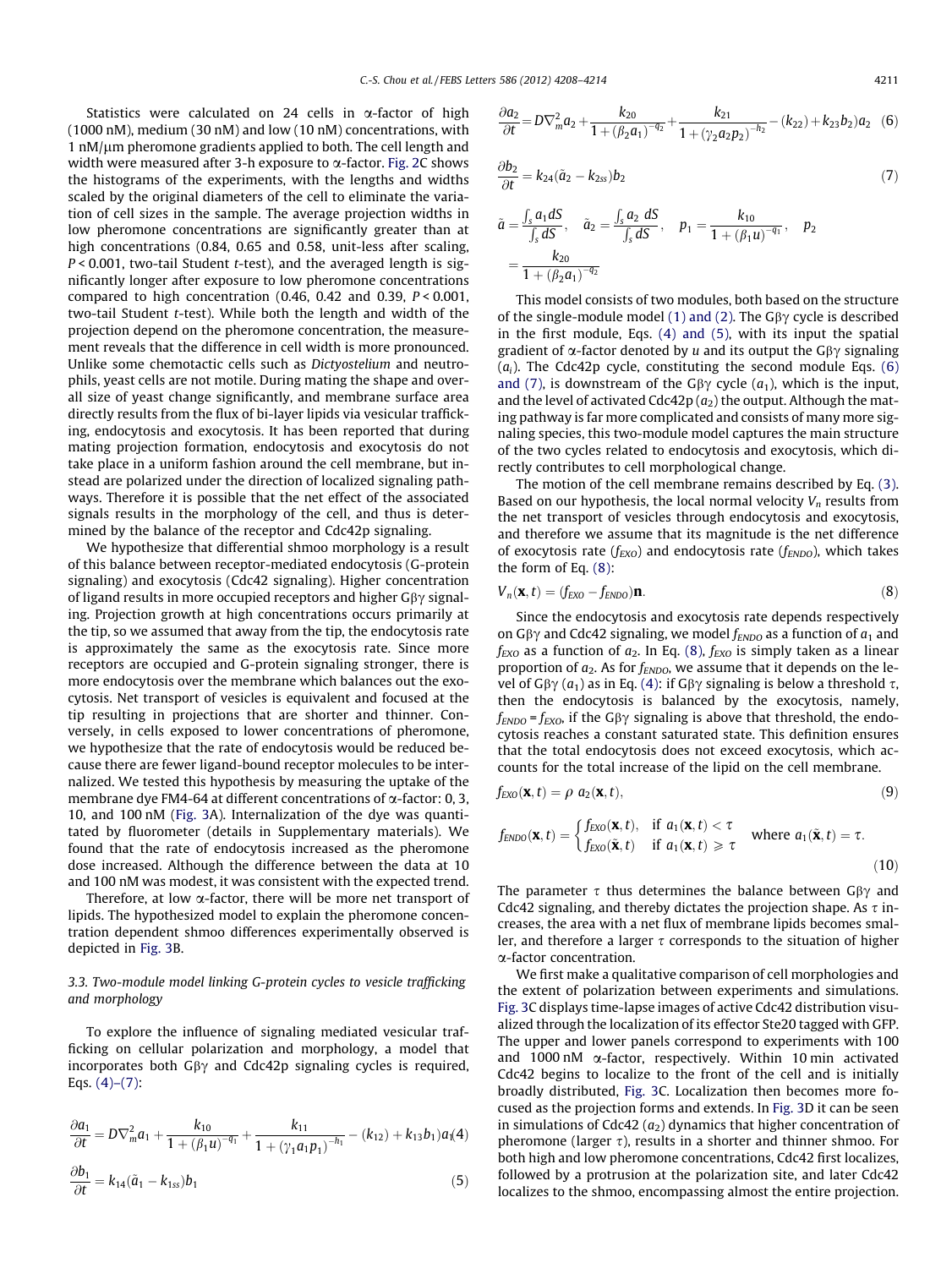

Fig. 3. Effect of endocytosis and exocytosis balance on cell shape. (A) Endocytosis rate as a function of  $\alpha$ -factor dose (mean ± SEM,  $n = 3$ ). There is a monotonic increase although only the 3–10 nM difference is statistically significant among adjacent data points. (B) Blue curves represent exocytosis level, and red curves endocytosis. The 2D cross section of the cell is represented by the ID horizontal axis, with the front of the cell (facing the highest pheromone concentration) in the middle. (C) Time-lapse images of wild-type cells containing Ste20-GFP, a marker of active Cdc42. Cells treated with isotropic a-factor pheromone, 100 and 1000 nM, for 1 h and images taken every 10 min. Over 20 cells were observed and a typical cell shown (scale bar = 2 µm). (D) Simulated Cdc42 activation levels of cells exposed to high and low pheromone concentrations,  $\tau$  = 1.60 and 1.15, respectively, derived from the two-module model.

These results are qualitatively consistent with the protein localization studies in [Fig. 3](#page-4-0)C.

<span id="page-4-0"></span>In [Fig. 4A](#page-5-0), simulated cell morphologies resulting from three values of  $\tau$ , can be observed: as  $\tau$  decreases, the shmoo becomes wider and longer. These results, with the interpretation of  $\tau$ , again qualitatively agree with the observed pheromone concentration dependent morphologies in [Fig. 2](#page-2-0).

To make a quantitative comparison, one needs to define the length and width of the simulated projections. The computational framework used describes the motion of fixed tracking points on the cell membrane, making the distance between tracking points over time easily measured. We define a tracking point as fixed if its traveling distance is less than a threshold  $(10^{-8}$  units). By selecting the two fixed points closest to the front of the cell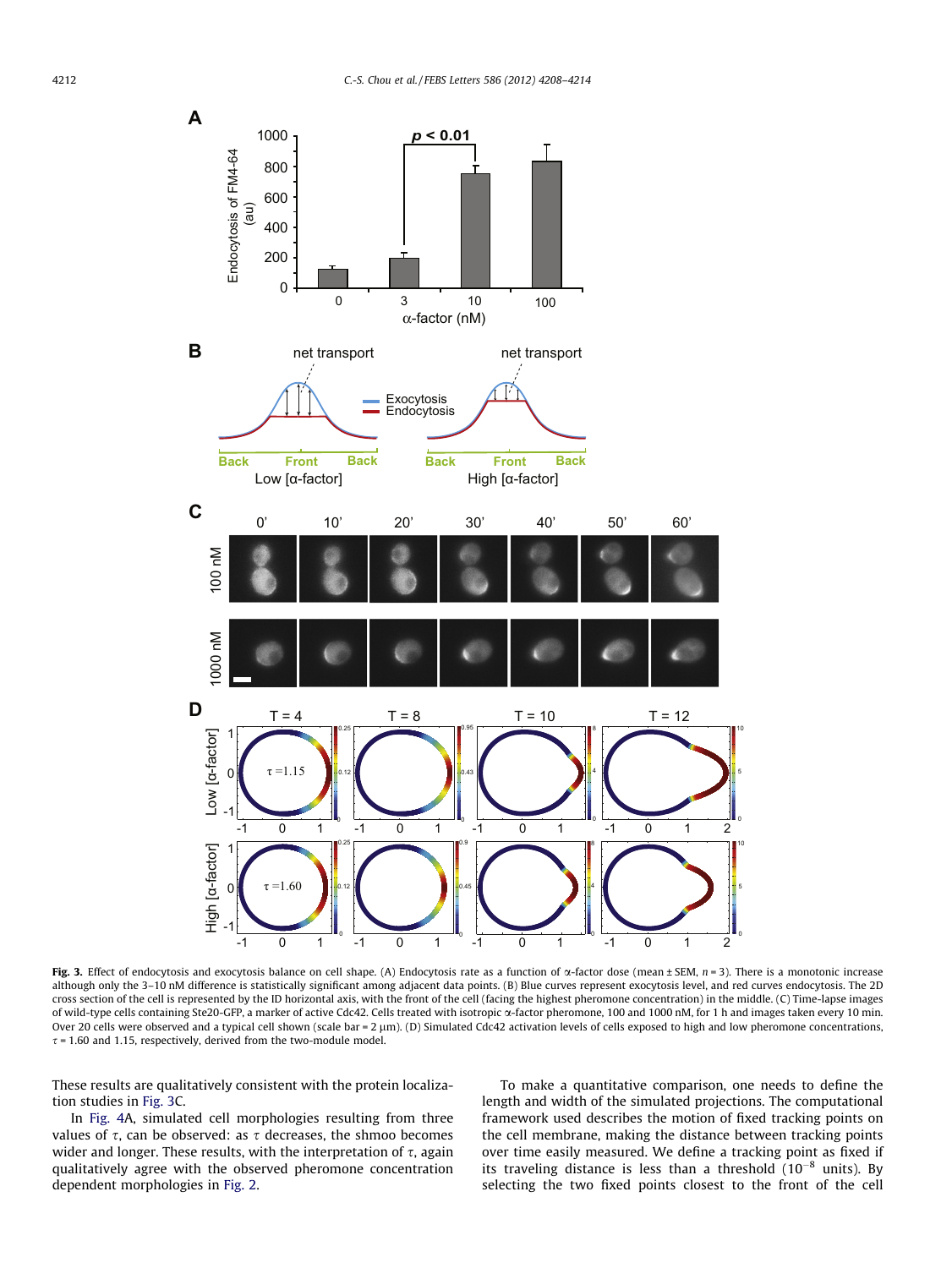

Fig. 4. Differential morphologies simulated by the two-module model. (A) Original cell shape, blue circles, compared with cell membrane after exposure to pheromone gradient, red curve,  $T = 12$ . Corresponding to low, medium, and high pheromone concentrations, cells are simulated with  $\tau = 1.15$ , 1.55, 1.60. Projection length is defined as the distance between the cell front at the initial and final time, and width defined as the distance between  $a$  and  $b$ . (B) Cell width and length of simulated projections are consistent with the experimental data in [Fig. 2](#page-2-0)C. Blue color represents low pheromone concentration ( $\tau$  = 1.25), green color medium concentration ( $\tau$  = 1.50) and red color high concentration ( $\tau$  = 1.55). (C) Inverse relation between x and cell length and width. Normalized projection length (red) and width (blue), at T = 12, are plotted as a function of  $\tau$ .

 $(a$  and  $b$  in [Fig. 4A](#page-5-0)), the width of the shmoo can be defined as the distance between  $a$  and  $b$ , and the length of the shmoo as the distance between the front of the cell before and after projecting, represented as green dashed lines in [Fig. 4](#page-5-0)A. While the threshold for defining fixed points is adjustable and could potentially affect the measurements, our extensive numerical simulations (data not shown) suggest that the length and width are not sensitive to this threshold.

With the above definition, we compare the results from three sets of parameters corresponding to low, medium and high pheromone concentrations. Due to the deterministic nature of our model, one simulation for each set of parameters is presented as a histogram, [Fig. 4](#page-5-0)B, for easy comparison with experimentally derived data in [Fig. 2C](#page-2-0). In [Fig. 4B](#page-5-0), the low concentration case is marked in blue, with the width 0.87 and the length 0.44 (unit-less after scaled by the original cell diameter). The medium and high concentrations are colored in green and red respectively, with the corresponding widths 0.68 and 0.60, and the lengths 0.39 and 0.34. The data from our simulations are very close to the experimental measurements presented in [Fig. 2](#page-2-0)C. The inverse relation between  $\tau$  and the shmoo lengths and widths is shown in [Fig. 4](#page-5-0)C.

## 4. Discussion

<span id="page-5-0"></span>We have presented mathematical models that incorporate both cellular membrane signaling and deforming cell membrane of yeast cells. Modeling the deformation of the cell membrane using our single-module model, the budding and shmoo morphologies can be reproduced. Two signaling systems, heterotrimeric G-protein and Cdc42, have previously been shown to be associated with endocytosis and exocytosis and we hypothesize that their opposing influence on the membrane results in mating projection morphology. To test this theory in silico we developed a two-module model, based on the general framework representing G-protein and Cdc42 modules. Using the model we explain the interesting experimental observations in which mating projection morphology is affected by mating pheromone concentration. Our simulation results were shown to be quantitatively consistent with the experimental measurements, which supports our hypothesis.

This work has produced several biological insights. First, modulating the spatial dynamics of endocytosis and exocytosis can produce significantly different cell morphologies. Second, we provide modeling and experimental evidence that at higher  $\alpha$ -factor doses, endocytosis is increased, leading to a thinner mating projection. Third, we construct a first-generation modeling framework for describing cell morphology in terms of G-protein and Cdc42 signaling and their hypothesized effect on endocytosis and exocytosis. While the change of length and width of the shmoo appears to be a nonlinear function of  $\alpha$ -factor concentrations, further investigation is needed to determine if there is a limit of  $\alpha$ -factor effect. Finally, future work will seek to incorporate additional physical forces that drive projection formation such as the spatial distribution of gain and loss of membrane lipid and role of actin network dynamics on vesicular trafficking, morphology, signal propagation and amplification.

## Acknowledgements

This work was supported by NIH Grants R01 GM67247 (Q.N.), P50 GM76516 (Q.N. and T.M.Y.), DMS-1001006 (T.M.Y.), NIH Training Grant in Systems Developmental Biology HD060555-01 (T.I.M.) and NSF Grants DMS-1020625 (C.S.C.), DMS-0917492 and DMS-1161621 (Q.N.).

## Appendix A. Supplementary data

Supplementary data associated with this article can be found, in the online version, at [http://dx.doi.org/10.1016/j.febslet.2012.10.](http://dx.doi.org/10.1016/j.febslet.2012.10.024) [024.](http://dx.doi.org/10.1016/j.febslet.2012.10.024)

### References

- [1] Harold, F.M. (1990) To shape a cell: an inquiry into the causes of morphogenesis of microorganisms. Microbiol. Rev. 54, 381–431.
- Hall, A. and Nobes, C.D. (2000) Rho GTPases: molecular switches that control the organization and dynamics of the actin cytoskeleton. Philos. Trans. R. Soc. B – Biol. Sci. 355, 965–970.
- [3] Wedlich-Soldner, R. and Li, R. (2004) Closing the loops: new insights into the role and regulation of actin during cell polarization. Exp. Cell Res. 301, 8–15.